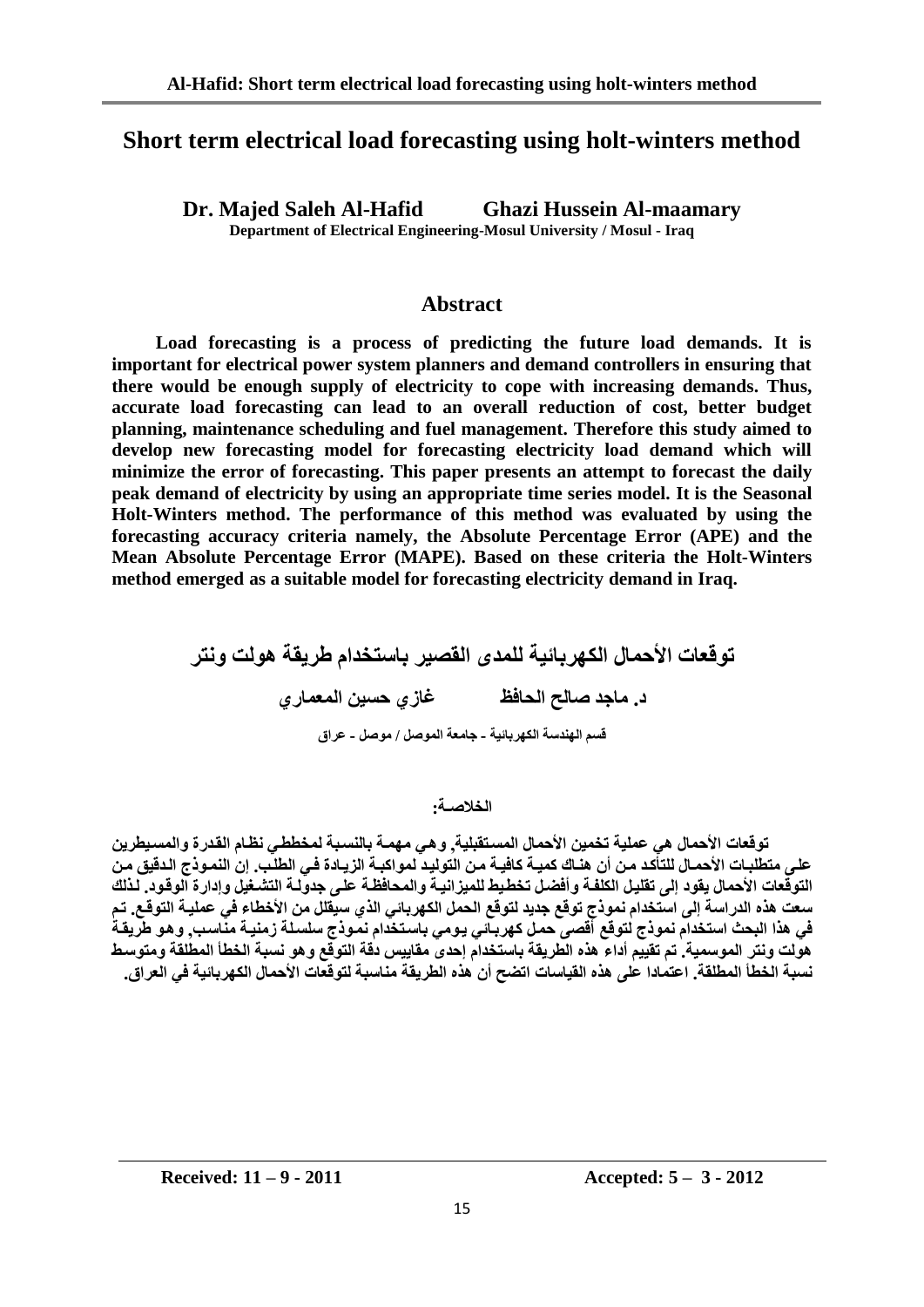### **1. Introduction:**

Forecasting demand is an essential activity and is one of the most important functions in power system planning and development. It is a prerequisite to power system expansion planning as the electrical installations (Generating station, transmission line, distribution system … etc.) are dominated by substantial lead times between decision making and its implementation. This is further complicated because the product i.e., electricity cannot be stored (in large volume) and also, the electricity supply industry is capital intensive. The importance of demand forecasting needs to be emphasized at all level as the consequences of under or over forecasting. The accurate demand forecasting is serious and will affect all stakeholders in the electricity supply industry. If under estimated, the result is serious since plant installation cannot easily be advanced, this will affect the economy, business, loss of time and image. If overestimated, the financial penalty for excess capacity (i.e., overestimated and wasting of resources) [1].

Load forecasts can be divided into three categories: short term (STLF), medium term (MTLF), and long-term forecasts (LTLF). STLF, which is usually from one hour to one week, is concerned with forecast of hourly and daily peak system load, and daily or weekly system energy. It is needed for controlling and scheduling of power system, and also as inputs to Load flow study or contingency analysis. Some of the techniques used for STLF are multiple linear regression, stochastic time series and artificial intelligence based approach. MTLF relates to a time frame from a week to a year and LTLF relates to more than a year. MTLF and LTLF are required for maintenance scheduling, fuel and hydro planning, and generation and transmission expansion planning. The common techniques used for MTLF and LTLF are time trend extrapolation and econometric multiple regression [2, 3].

The electrical load in many countries includes two components, one of them is not affected by weather andthe other is affected by weather (either by increasing or decreasing of temperturedegrees). While in Iraq the component that affected by weather is affected by both increasing and decreasing of temperture degrees. In the past and exactly in the seventieth and eithieth decadesof the previous centurythe summer component was dominant peak load, but fromabout 2002 the winter component appears and became more than summer component, because of the increasing use of water heating, heaters, air conditioner and splits[5].

In 2006 (F. Abd. Razak, M. Shitan, A. H. Hashim, I. Z. Abidin) presented an attempt to forecast the maximum demand of electricity in Malaysia by finding an appropriate time series model. The methods considered in this study include the Naïve method, Exponential smoothing, Holt's linear method, Seasonal Holt-Winters, ARMA and ARAR algorithm. The performance of these different methods was evaluated by using the forecasting accuracy criteria namely, the Mean Absolute Error (MAE), Root Mean Square Error (RMSE) and Mean Absolute Percentage Error (MAPE). Based on these three criteria the pure autoregressive model with an order 2, or AR (2) emerged as the best model for forecasting [3].

In September (2006), the General Management for North Region Electrical Distribution in Iraq presented the long term plan for feeding sources (33, 132) KV for years (2005-2020). The study performed for north conservatisms (Nineveh, Selah Alden, and Kirkuk). They computed the demands for 2005 and then they predicted to other years until 2025.The load have been computed depending on these methods [6]:

• Consider average of growth 5% for period 1990-2005.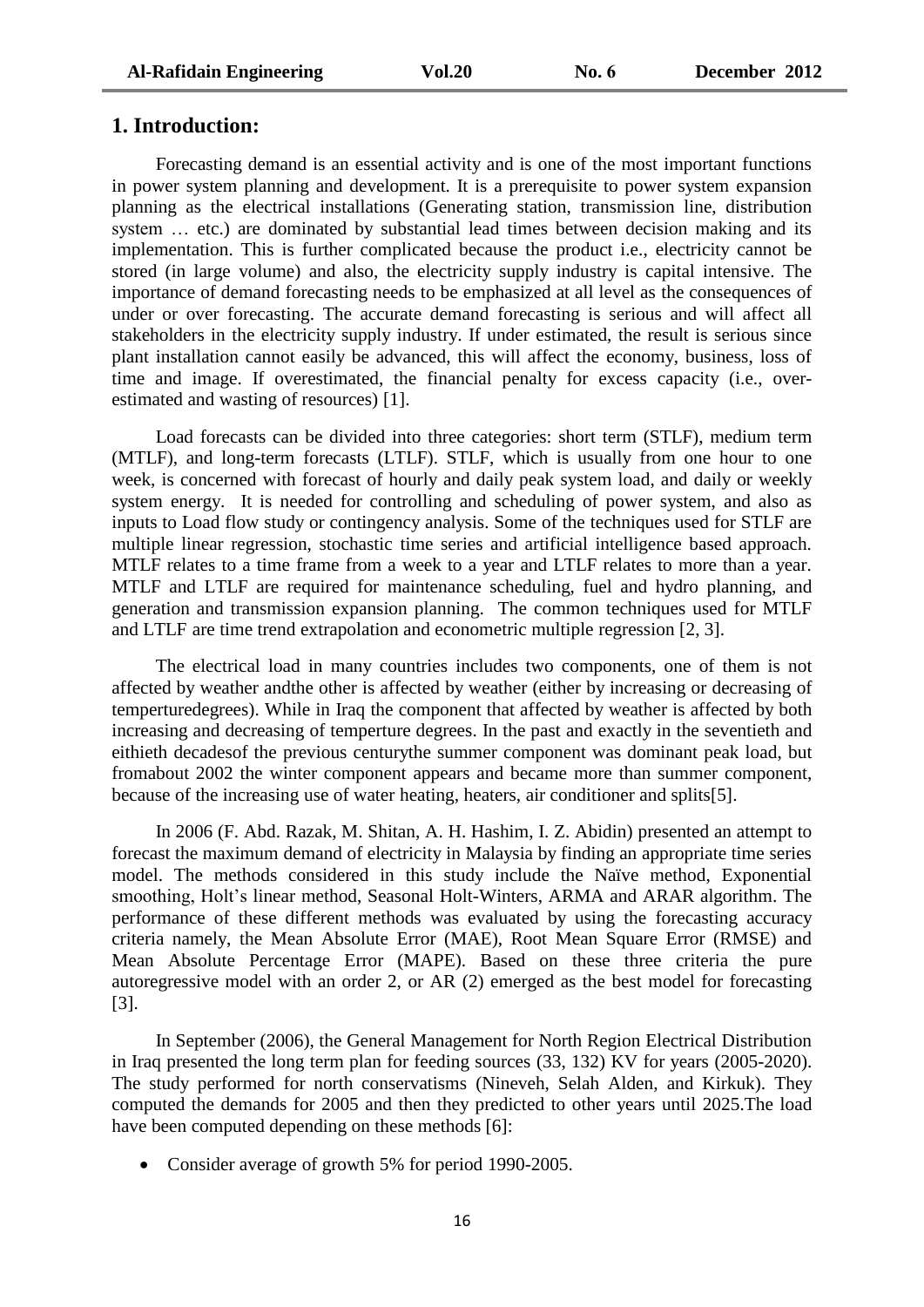- Consider the load by summing the loads of the stations that worked now and then they multiplied by suitable diversity factor.
- Analyzing the daily load curve for the actual supplied energy for conservatisms, that presented by the north control center.

But the actual loads at year 2010 exceed what was expected in the study at 2010, and at year2011 the actual loads exceed what was expected in 2015.

In this paper, a holt-winters method is used for forecasting the daily peak load data. This method is appropriate to be applied to Iraqi data.

# **2. The data:**

The data used in this study is the daily peak load. The loads are recorded at daily intervals. The total observations are 820, started from Thursday, 1-January, 2009 to Thursday, 31-March, 2011. These data are provided by the General Management for North Region Electrical Distribution in Iraq. The data show a periodic repetition, due to weather changes. The time series of demand contains one seasonal pattern. A yearly seasonal cycle is apparent from the similarity of the demand profile from one year to the next year.

## **3. The forecast accuracy:**

The criteria chosen to measure the accuracy of the forecasted data in this study are the Absolute Percentage Error (APE) and the Mean Absolute Percentage Error (MAPE), which are given by the following equations:

$$
APE = \left| \frac{Y_t - F_t}{Y_t} \right| * 100\%
$$
\n
$$
MAPE = \frac{\sum_{i=1}^{n} \left| \frac{Y_t - F_t}{Y_t} \right|}{n} * 100\%
$$
\n
$$
(2)
$$

Where  $Y_t$  and  $F_t$  are the actual observed values of electrical loads and the predicted values respectively, while *n* is the number of predicted values [3].

### **4. Holt-Winter method:**

### A. Theory:

The standard Holt-Winters method was introduced by Winters. The Winter's method is one of several exponential smoothing methods which can analyze seasonal time series directly. The method is based on three smoothing equations–one for the level (permanent), one for trend, and one for seasonality (seasonal factor), and it can be either additive or multiplicative seasonality. The multiplicative seasonality is appropriate if the magnitude of the seasonal variation increases with an increase in the mean level of the series. Multiplicative seasonality is considered in this paper since it is more common, and suitable for our data. The Three components (Level, trend, and seasonal) are calculated according to the following equations. The basic equations are  $[2,3]$ :

Level: 
$$
L_t = \alpha \frac{Y_t}{S_{t-s}} + (1 - \alpha)(L_{t-1} + m_{t-1})
$$
 (3)

$$
Trend:m_t = \beta(L_t - L_{t-1}) + (1 - \beta)m_{t-1}
$$
\n(4)

$$
Seasonal: S_t(t) = \gamma \frac{Y_t}{L_t} + (1 - \gamma) S_{t-s}(t)
$$
\n<sup>(5)</sup>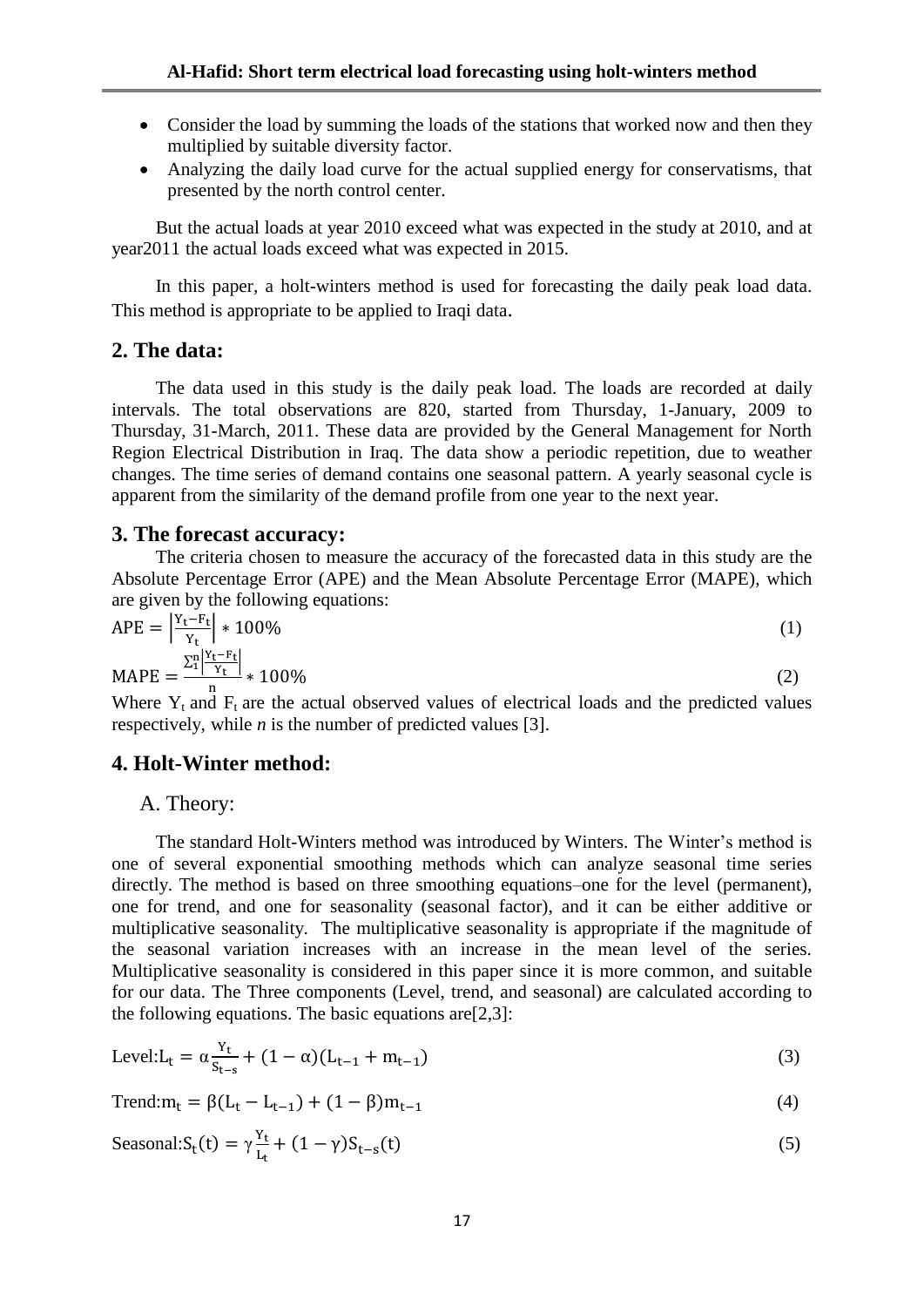Forecast:  $F_{t+\tau} = (L_t + m_t q)S_{t-s+\tau}$ 

Where:

α, β and γ are smoothing constants.

t is the time period.

 $Y_t$  is the actual observed values.

- s is the length of seasonality.
- $L_t$  is the level component.
- $m_t$  is the trend component.
- $S_t$  is the seasonal component.
- $F_{t+\tau}$  is the forecast for  $\tau$  periods ahead.

 The forecasted load is calculated using equation 6. It contains three components (level, trend, and seasonal). These components are calculated using equations 3, 4 and 5; each component has certain smoothing constant ( $α$ ,  $β$  and  $γ$ ). To find the best time series model which fits the load data (with minimum error) these smoothing constants are found, which are called optimal smoothing constants. This time series model is ready now to forecast future loads.

The flow chart that describes this method is illustrated in figure(1).The development of a forecasting system using Winter's method requires initial values of the parameters  $L_0$ ,  $m_0$ and  $S_t(0)$  for t=1,2,...s. Historical information, if available, can be used to provide some or all of the initial values. The estimate of the trend component can be found by:

$$
m_0 = \frac{x_d - x_1}{(d - 1)s} \tag{7}
$$

Where: d is the number of seasons which are used to determine the initial values and  $x_r$ ,  $r = 1$ , 2…d, denote the average of the observations during the *r*th season.

The permanent component at the start of the first period would be estimated by:

$$
L_0 = x_1 \tag{8}
$$

Seasonal factors are computed for each time period  $t = 1, 2, \dots$  d<sup>\*</sup>s. that is:

$$
ch_t = \frac{x_t}{x_i - [(s+1)/2 - j]m_0} \qquad t = 1, 2...d^*s. \tag{9}
$$

Where:  $x_i$  is the average for a season corresponding to the t index, and j is the position of the period t within the season (for example, if  $1 \le t \le s$ , then  $i = 1$ , and if  $s+1 \le t \le 2s$ , then  $i = 2$ ; and when t=1 and t=s+1, then  $j = 1$ , etc.). Equation (7) will produce d estimates of the seasonal factor for each period. These should be averaged to produce a single estimate of the seasonal factor for each period within the season. This is accomplished by:

$$
c x_t = \frac{1}{d} \sum_{k=0}^{d-1} c h_{t+ks} \qquad t = 1, 2...s. \tag{10}
$$

Finally, the seasonal factors should be normalized so that they add to s. This produces the initial estimates of the seasonal factors as [4]:

$$
S_t(0) = cx_t \frac{s}{\sum_{t=1}^{S} cx_t} \quad t = 1, 2, \dots s. \tag{11}
$$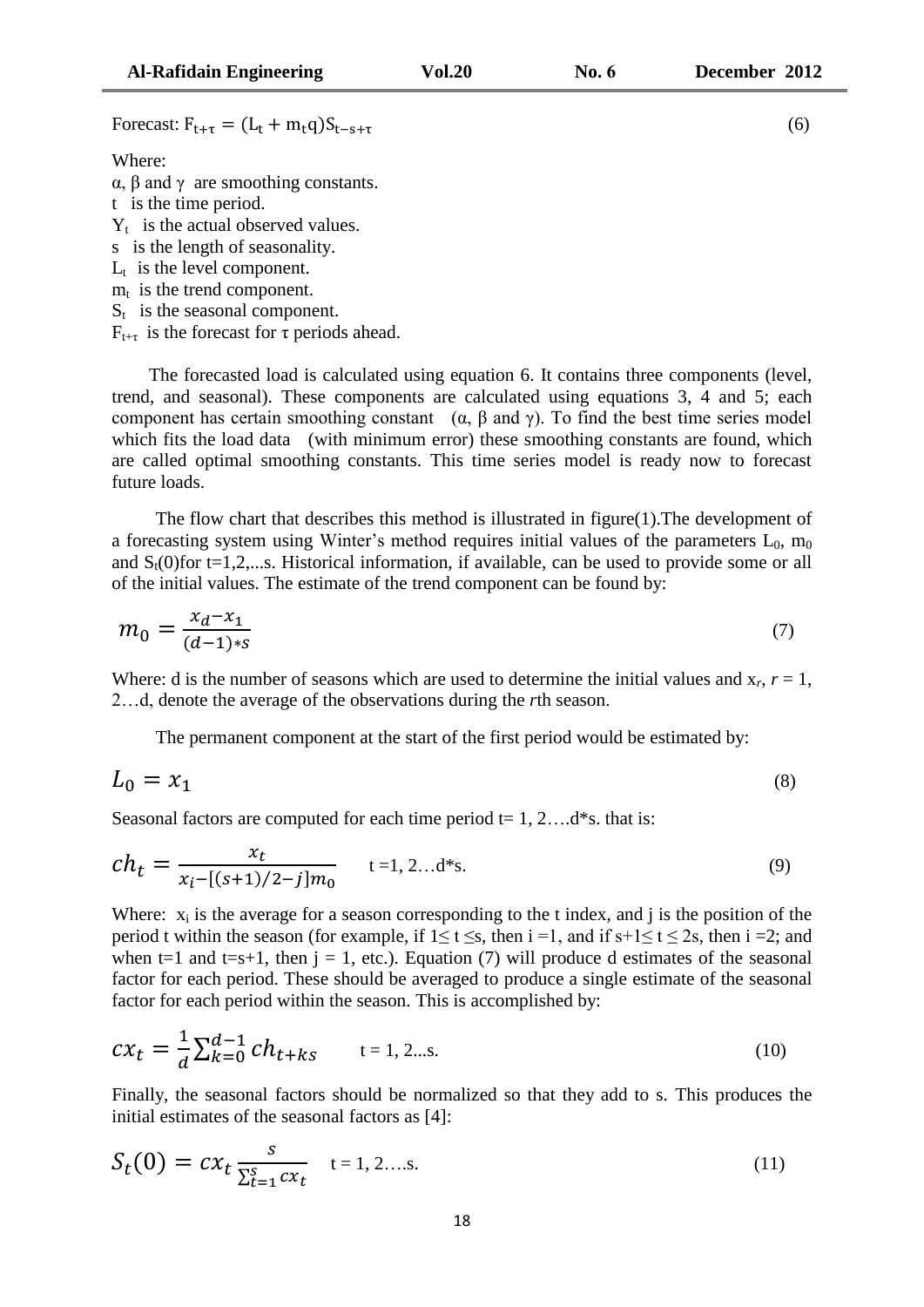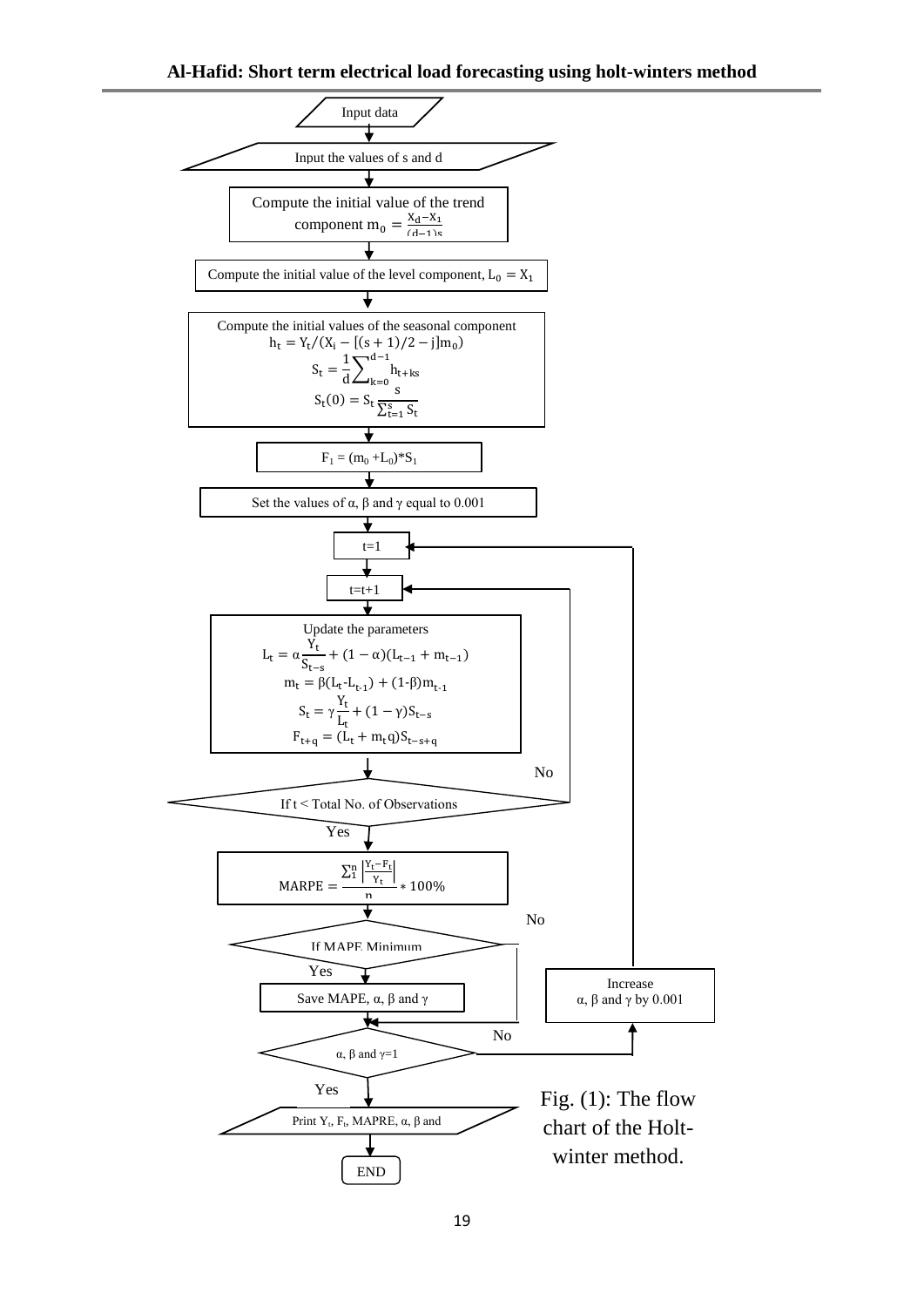### B. Implementation*:*

The holt-winter method is applied on the daily peak load data that are recorded in Mosul city by the General Management for North Region Electrical Distribution to forecast it. The forecasting method is programmed by the Mat lab program in PC. The data are divided two parts, the first part contains 813observations which are used to find the initial values of the parameters  $L_0$ ,  $m_0$  and  $S_t(0)$  for t=1,2,... s. Where s=365 and d=2, s<sup>\*</sup>d must be more than half the data used to find the initial values of the parameters, and then the equations (3 - 6) are implemented to forecast one step ahead at  $\tau$ =1. And the second part of the data is used to test the forecast by forecasting to seven steps ahead and comparing the actual values with that forecasted, where  $\tau=2$ , 3, 4, 5, 6, 7, 8.

## **5. Results and discussion:**

The first results are the values of the smoothing constants and MAPE for one step ahead forecasting are illustrated in Table1and the actual and forecasted load curves are illustrated in figure (2). The MAPE is 3.94 %. The second results are load forecasted for seven steps ahead. Table (2) gives the actual and forecasted load values with APE for each step. The actual and forecasted loads are plotted in figure3. The MAPE for this case is 4.49  $\%$ .

There were some differences between the actual load values and the forecasted load values because the actual data observations are implemented directly without preprocess. Original data usually contain abnormal values (noise), so they need to be processed before using them in predicting electrical load. Wavelet or statistical methods are usually introduced for such preprocessing of data. The processed data will give better accuracy. To extend the forecasted period more past data are needed.

| Ő.<br>u |                 | $\sim$ | <b>E%</b><br>MА<br>1711 <b>11</b> |
|---------|-----------------|--------|-----------------------------------|
| ◡ ∙ ↩   | $^{\prime}$ Ie_ | ue-d   | $\mathcal{A}$<br>. .              |

Table 1. Smoothing constants and MAPE.

|               | Table 2. The actual and forecasted values and APE for seven steps ahead. |         |  |
|---------------|--------------------------------------------------------------------------|---------|--|
| Davs $(\tau)$ | <b>Observations</b>                                                      | $APE\%$ |  |

| Days $(\tau)$ | <b>Observations</b> |          | APE%  |
|---------------|---------------------|----------|-------|
|               | Actual              | Forecast |       |
| 2             | 605                 | 655.905  | 8.414 |
| 3             | 613                 | 602.588  | 1.699 |
|               | 620                 | 595.559  | 3.942 |
| 5             | 671                 | 674.475  | 0.518 |
|               | 630                 | 687.966  | 9.201 |
| ⇁             | 612                 | 640.739  | 4.696 |
| O             | 606                 | 623.939  | 2.960 |

# **6. Conclusion:**

This paper presents an attempt to forecast the daily peak demand of electricity by using an appropriate time series model. It is a Holt-Winter model. The results of the MAPE indicated for one step ahead is 3.94%, and for seven steps ahead is 4.49%. Therefore, Holt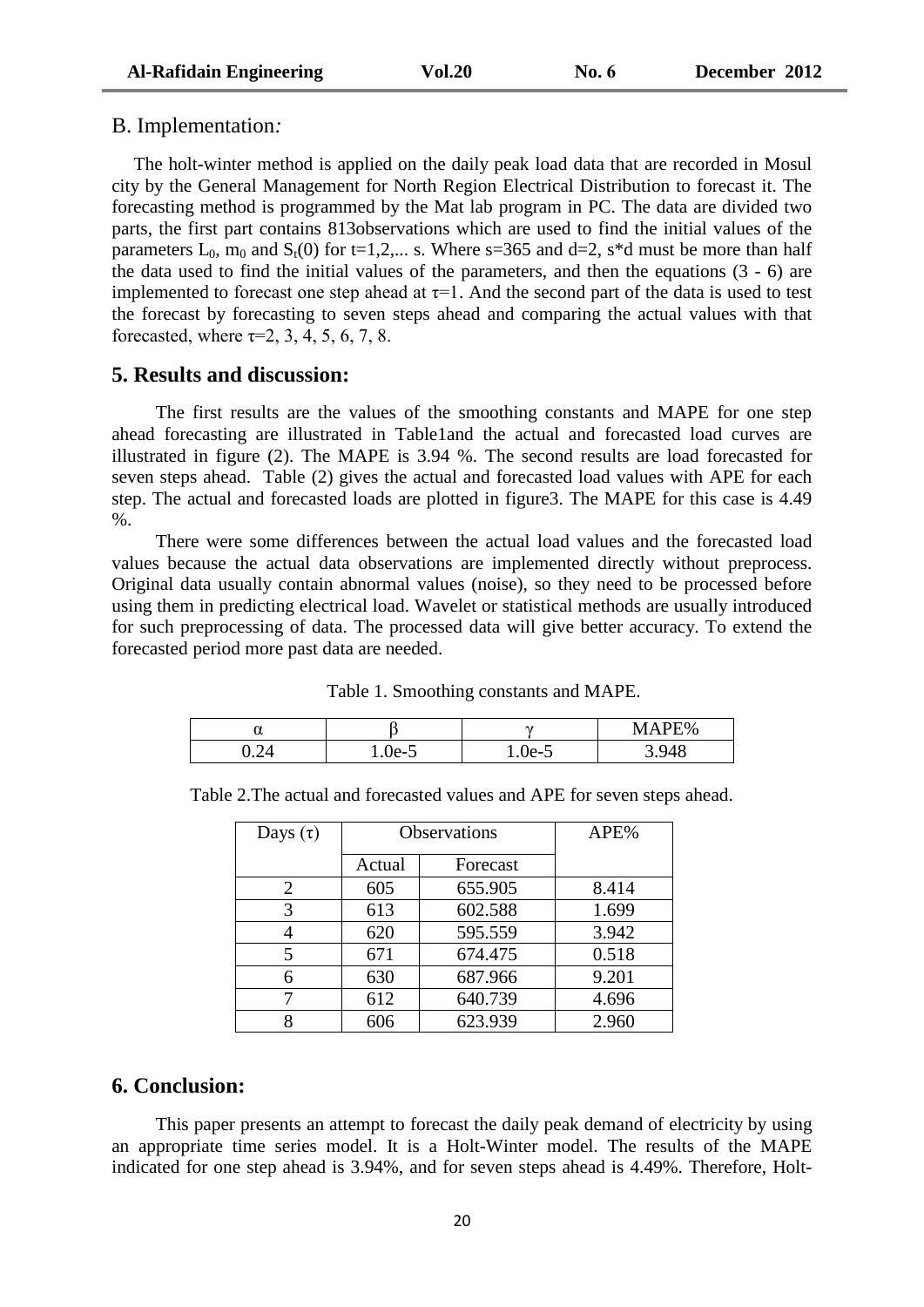Winter multiplicative seasonal model can be used to forecast loads even for unstable or weak electrical systems.



Fig. (2): The actual and predicted loads curves for one step ahead forecasting at  $\tau = 1$ .



Fig. (3): The actual and predicted loads curves for forecasting seven steps ahead.